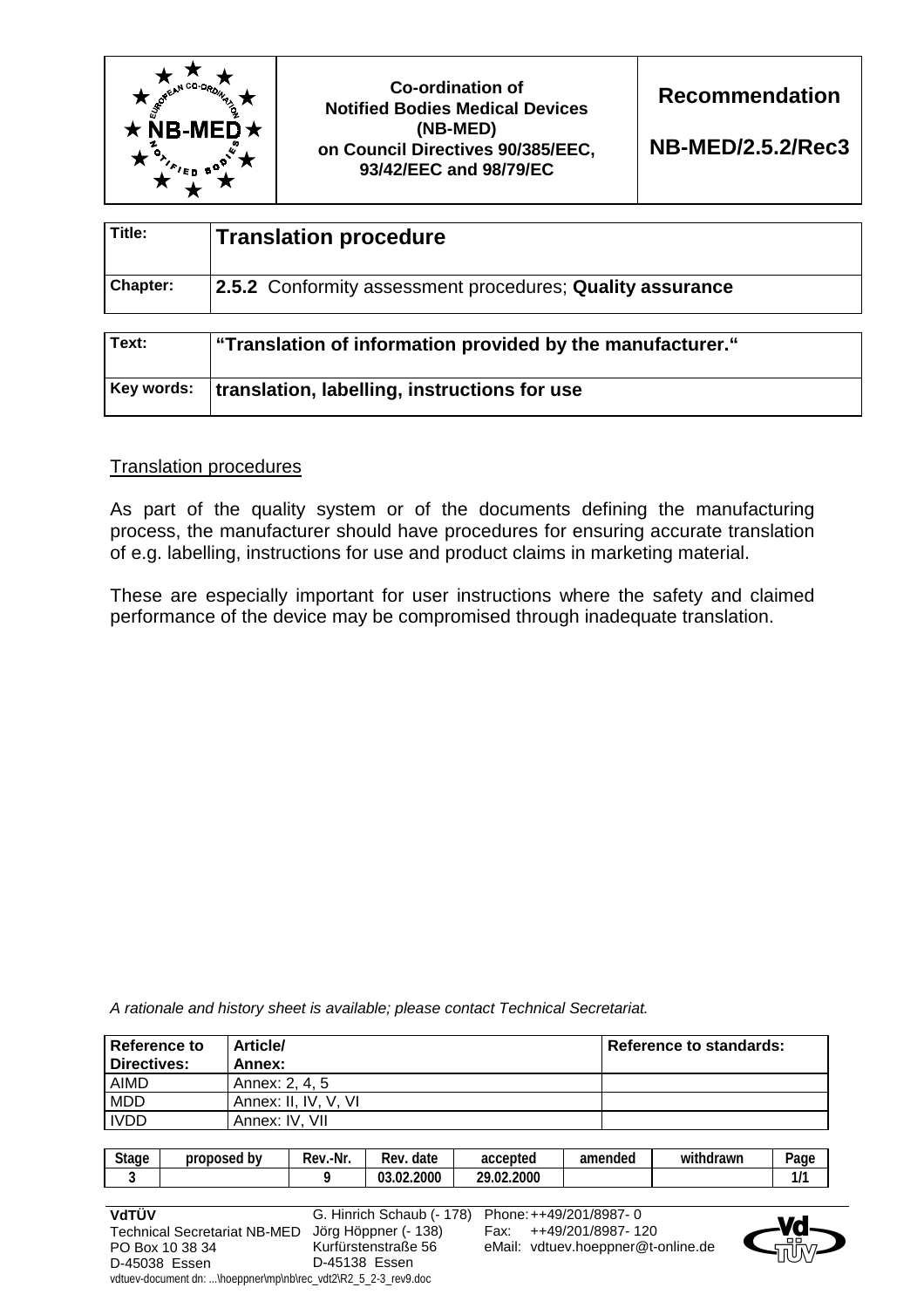

## **Rev. 7:** Notified Body Meeting, Brussels, September 24 & 25. 1996: It was decided to give back this document (rev 6) to the task force for drafting a new proposal. The following points will be considered:

- to change the word "advisable" into "necessary".
- The last sentence should be clearer or deleted.
- The sentence "The manufacturer ... procedures for ensuring accurate translations" was contested by the industrial federations since the requirement of translation is part of a national law and is not a requirement from the notified bodies. Norbert Anselmann should favorise an approach where the manufacturer takes on board sufficient responsibility with regard to other languages. Johann Rader stated that the manufacturer who wishes to bring the product on the market with relevant community languages should have appropriate measures to verify that those languages are correct.

Revision no: 7

## **Rev. 8:** Meeting of NBR Group, Essen, September 29 & 30 1997:

 The above mentioned thoughts were considered and a easily changed text was elaborated. The words "it is necessary" were deleted.

 It was decided to fit the document in the new *recommendations nomenclature system* (chapter **2.5.2** *Conformity assessment procedures; Quality assurance*). Therefore the recommendation gets the new number **NB-MED/2.5.2/R3**. The old number will be retained for a transitional period. NBRG agreed to send the document, with its "Rationale and history" sheet to all member of NB-MED for commenting before presenting it for approval in the Plenary meeting in November 1997.

 Revision no: 8 Confirmed to be at stage: 2

 Notified Body Meeting, Brussels, November 18 & 19, 1997: Confirmed to be at Stage: 3

 Medical Devices Expert Group Meeting, Brussels, February 9 & 10, 1998: The stage 3 document was presented to the Medical Devices Experts Group and accepted without changes: Confirmed at stage 4.

**Rev. 9:** Notified Body Meeting, Brussels, November, 2 & 3, 1999: The NBRG was asked to rework the NB-MED Recommendations in light of the IVD-directive.

| 29.02.2000 | Rev.-Nr. | Rev. date | accepted | amended | withdrawn | $P$ age     |
|------------|----------|-----------|----------|---------|-----------|-------------|
|            |          |           |          |         |           | 110<br>11 Z |
|            |          |           |          |         |           |             |